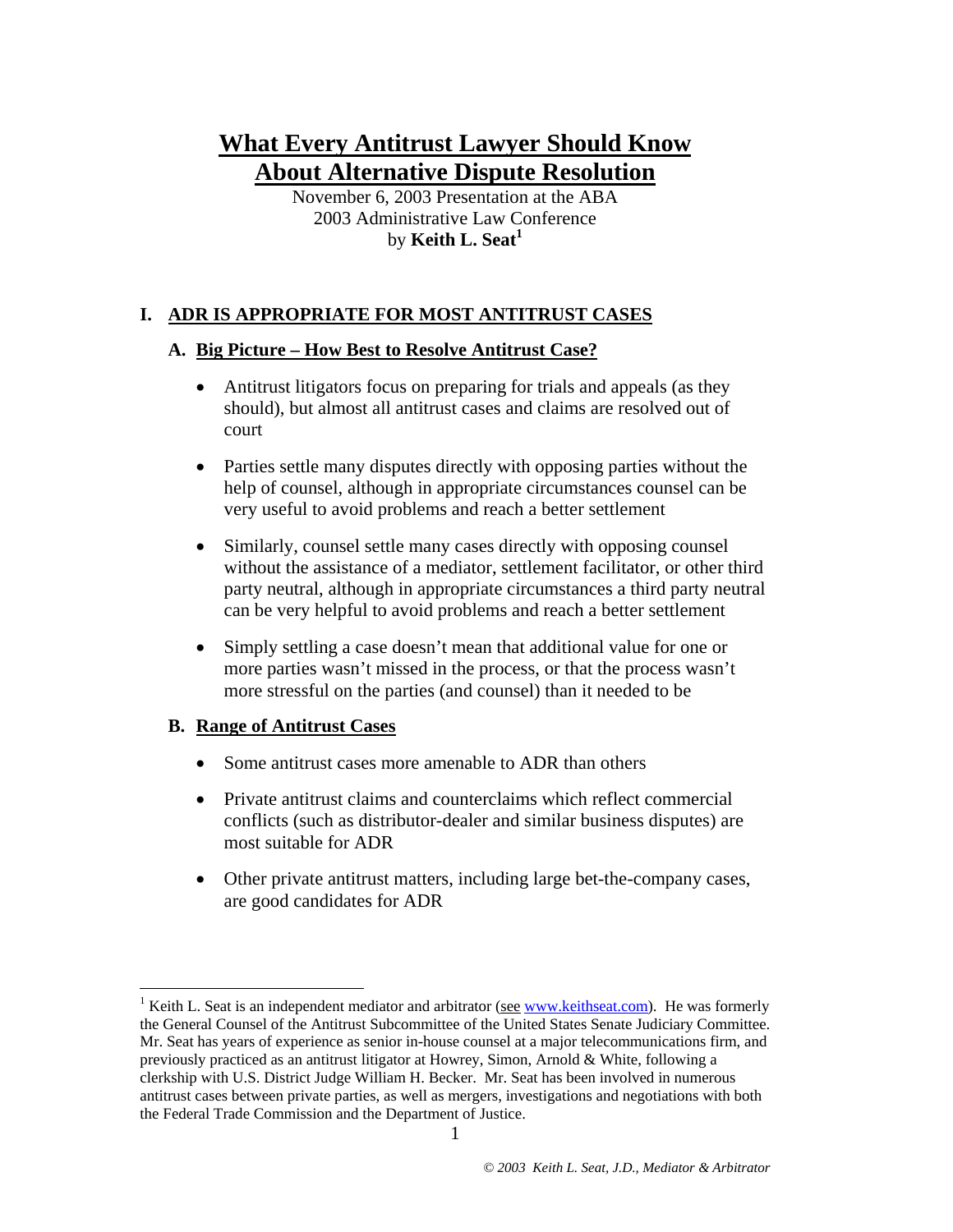• Department of Justice and Federal Trade Commission have not (yet) embraced ADR in antitrust matters (including mergers), despite indications of interest

#### **C. Dispute Resolution Alternatives**

- Trend toward greater use of ADR in its various forms
	- o Parties are incorporating ADR provisions into contracts and voluntarily turning to dispute resolution processes
	- o Counsel who have experienced quality ADR processes see them as better ways to resolve clients' problems and deepen relationships with clients
	- o Courts frequently encourage or require parties to try mediation before consuming judicial resources at trial
- No one is eager to roll the dice with a randomly chosen judge or jury; ADR gives parties more control over the outcome or at least the decision-maker
- ADR generally is private and confidential, so parties have more control over their public images and particular disputes can often be resolved without setting precedent or affecting other matters
- Mediation and arbitration, discussed below, are the primary ADR processes
- Many other ADR variations are possible, including:
	- o Early Neutral Evaluation helps the parties to be more realistic about their prospects to get an informed view on the merits of the case
	- o Arb-Med arbitrate for a set time period, seal decision, and then mediate, opening the arbitration decision only if mediation is unsuccessful
	- o Med-Arb mediate first, with arbitration following if mediation was not fully successful; however, can't use the mediator as arbitrator or parties may hold back in mediation discussions to keep from impacting future arbitration decision
	- o Other variations are facilitation, mini-trials and fact-finding, among others (many of which differ more in name than concept)
- Mediation, arbitration and other ADR processes are quite different from one another – the main thing in common is that they are not litigation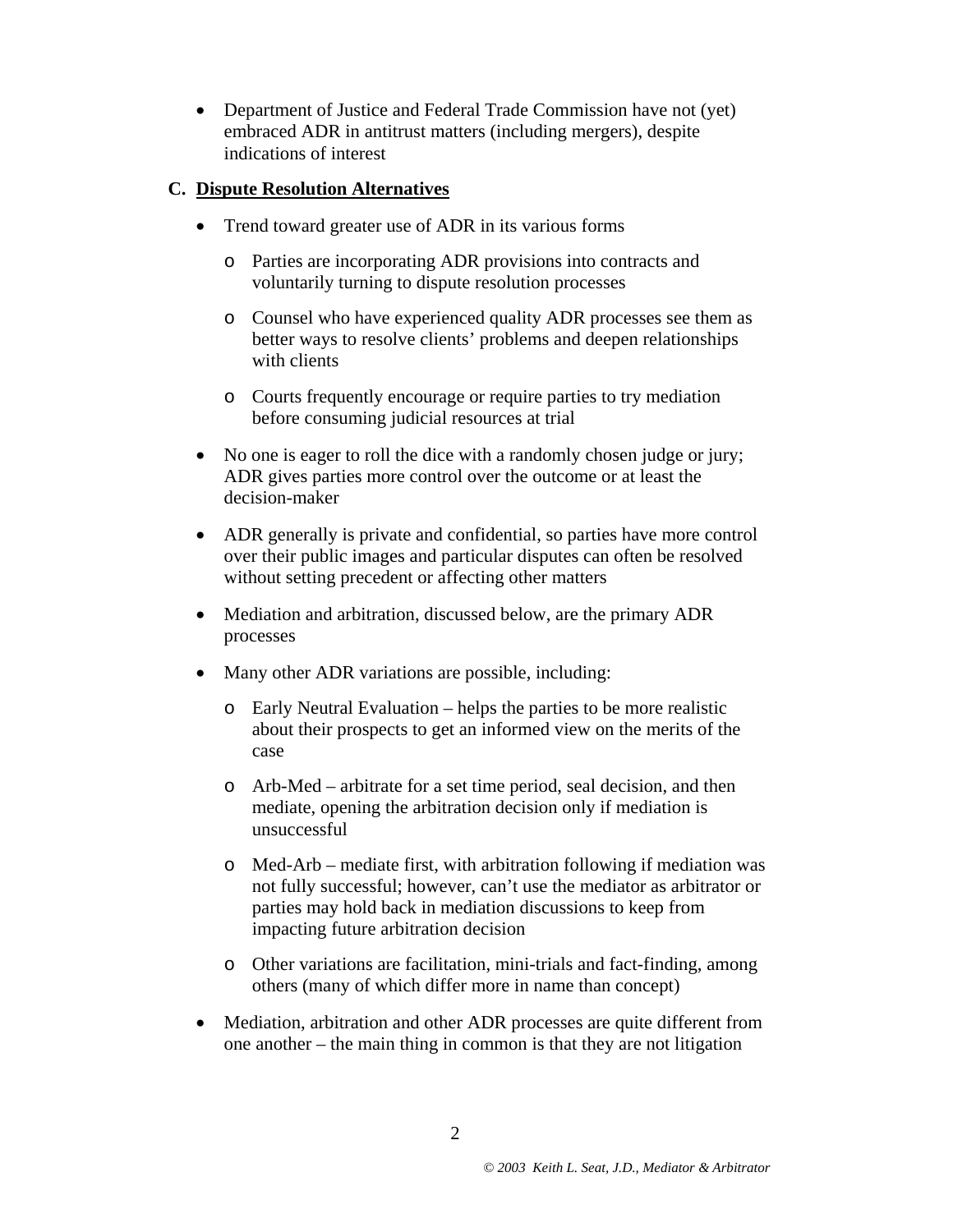# **II. PROS AND CONS OF MEDIATION AND ARBITRATION**

#### **A. Mediation v. Arbitration**

- Mediation is a form of ADR in which a neutral facilitator helps the parties reach a voluntary, mutually agreeable resolution of their dispute
	- o The mediator is not a decision-maker and does not decide the case, as would a judge or arbitrator
	- o The mediator helps the parties focus on their business interests and concerns and see where interests converge and where the parties can find common ground; many mediator will evaluate the merits of the case when helpful
- Mediation is more versatile and creative than arbitration, and permits the parties to control the outcome, but does not ensure there will be a final resolution
- Mediation is typically faster than arbitration; mediations are often convened quickly and may be resolved within a day or two, although complex antitrust cases may take longer
- Mediation legal fees and expenses are typically far less than in arbitration, and the distraction of business executives is reduced
- Arbitration relies on a neutral third party essentially a private judge to hear evidence from the parties and render a decision that can be binding (if the parties have agreed that it will be)
- Arbitration ensures that there will be some outcome, but the parties lose control over the outcome, just as in litigation
- Arbitration and mediation are not mutually exclusive parties can mediate first and arbitrate only if the mediation is unsuccessful (in whole or part)

## **B. Benefits of Mediation**

- Mediation's best known benefits– savings of time and money are desirable, but often the most significant benefit can come from achieving better outcomes by addressing underlying interests
- Control of outcome by parties mediation does not force an outcome that is unacceptable to the parties, so there is no fear of a "bad" decision by a third party judge or arbitrator
- Creative results mediation is more flexible than other alternatives and can reach novel solutions to satisfy interests of all parties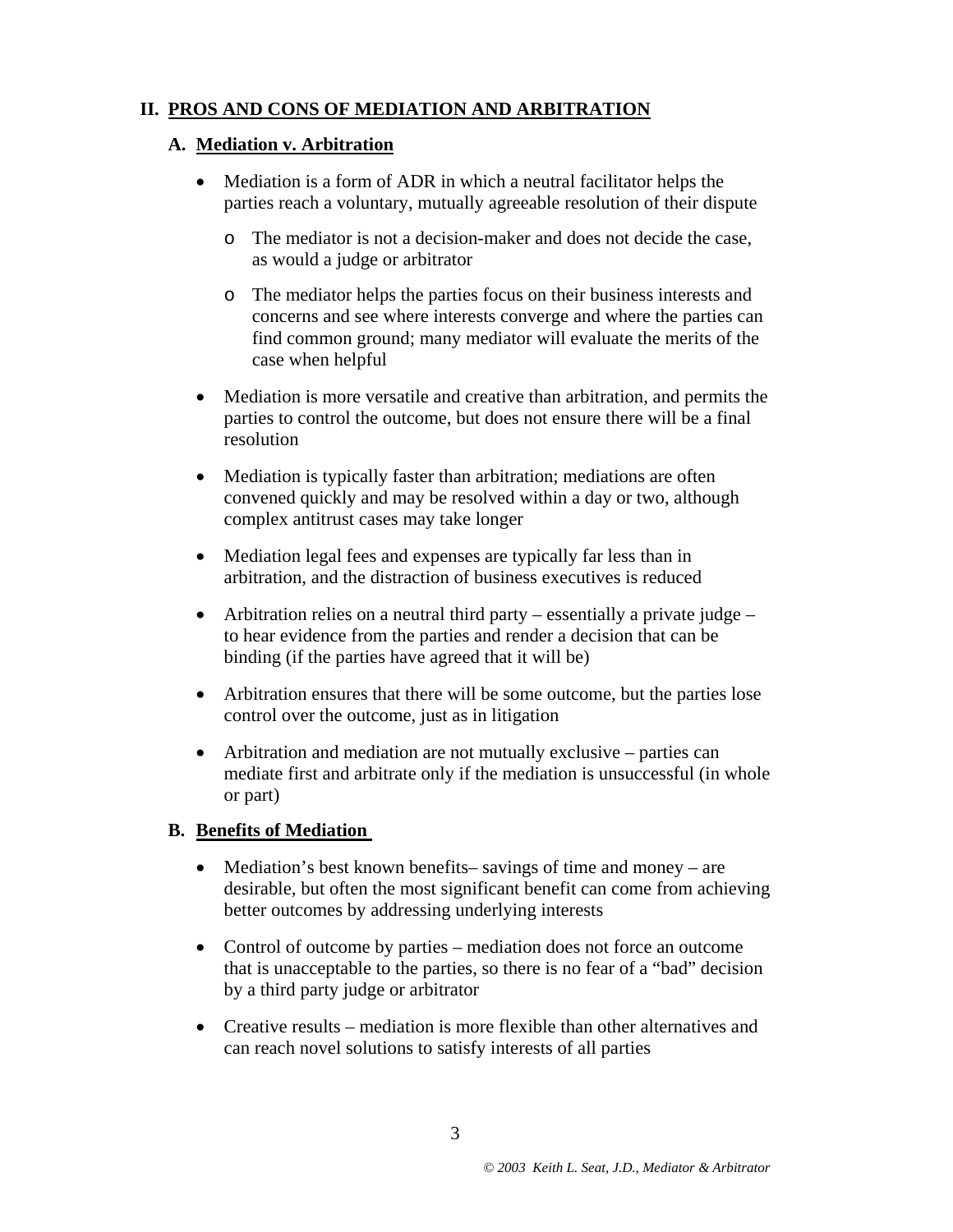- Restores or preserves relationships mediation can help parties resolve conflicts in a way that restores positive business relationships or permits them to continue
- Saves time and money mediation is much quicker and far less expensive than litigation, without lengthy discovery, motions practice, extensive briefing, trial or appeals.
- Other options remain if a satisfactory outcome cannot be achieved for all parties through mediation, they can arbitrate or pursue other remedies
- High success rate commercial cases (including antitrust cases) have a high rate of settlement through mediation, and even narrowing the issues in dispute can be a significant benefit

### **C. Disadvantages of Mediation**

- Loss of image and position party may be viewed as weak and willing to compromise if suggest negotiation or mediation
- Loss of information party or counsel may reveal information or perspective on case that will be detrimental in future proceedings
- Loss of focus possible distraction from trial preparation

### **D. Benefits of Arbitration**

- Certainty of decision arbitration ensures that a decision will be rendered (one way or the other) on a critical issue or dispute
- Certainty of timing arbitration can generally ensure that a definitive decision will be rendered within a reasonable timeframe set by the parties
- Binding outcome parties can agree that an arbitration decision will be final and conclusive
- Choice of arbitrators parties can chose arbitrators with expertise and good judgment, greatly increasing the likelihood of a reasonable outcome
- Saves time and money arbitration is typically quicker and less expensive than litigation, although becoming more formal than in the past
- Fallback –the benefits of both mediation and arbitration can be obtained by mediating first and then using binding arbitration to resolve any outstanding issues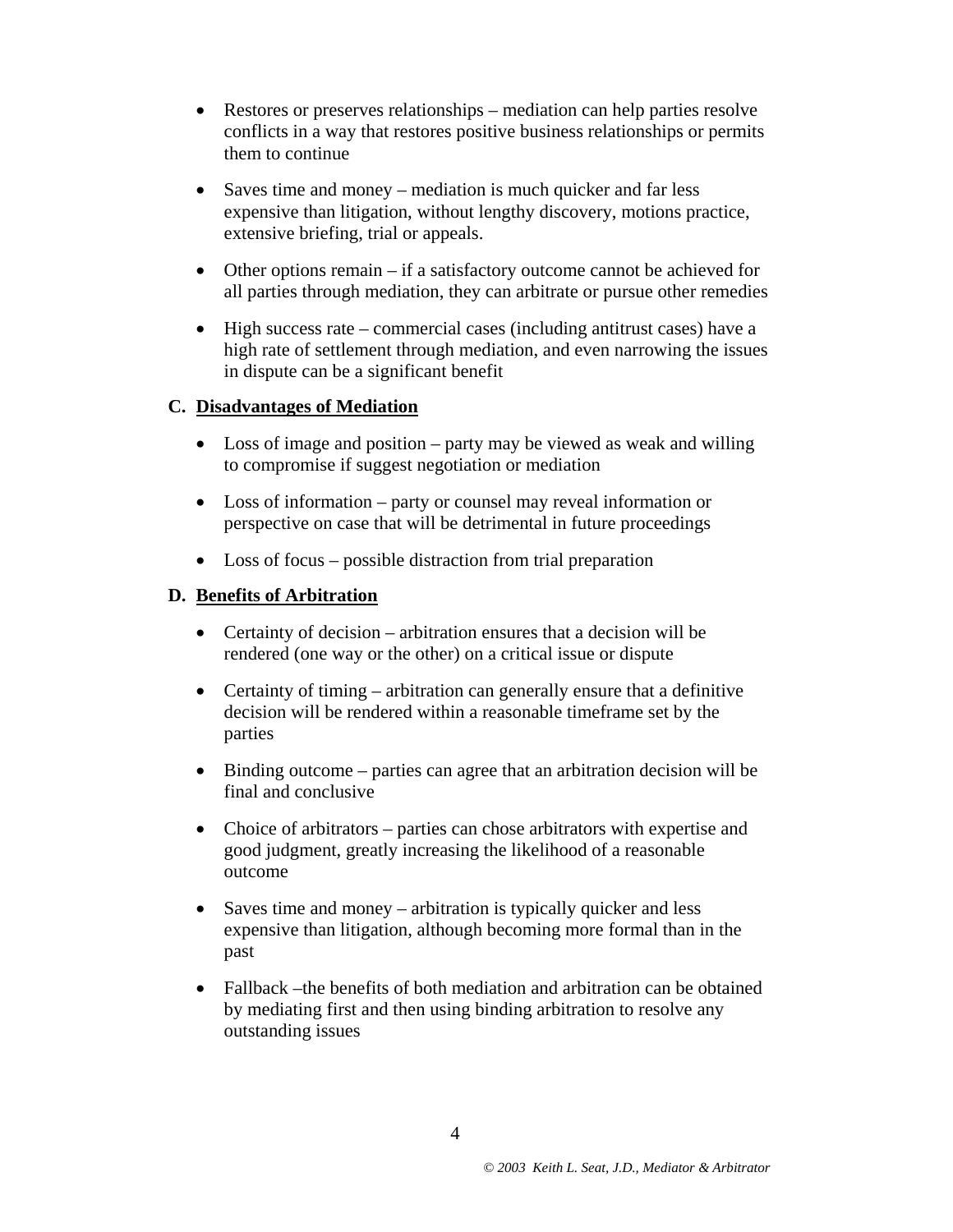#### **E. Disadvantages of Arbitration**

- Compromised outcomes possibility of unprincipled compromise decisions by arbitrators (who don't want to alienate either party)
- Expense and delay if not binding, arbitration often just adds expense and delay on top of litigation
- Lack of appealability if binding, inability to appeal decisions that may be based on errors of fact or law
- Limited to legal claims arbitration can't reach underlying interests of parties

## **III. NUTS AND BOLTS OF TIMING AND PROCESSES**

## **A. Mediation Specifics**

- Parties influence process parties have significant input into the form of mediation, ranging from choice of mediator and style of mediation to details such as when and where meetings are held and whether to proceed by teleconferences
- Choice of mediator success of mediation often depends on the skill and effort of the mediator; key factors in selecting a mediator include:
	- o Expertise in mediation process, substantive knowledge and experience are critical
	- o Style of mediation is important; some mediators prefer a facilitative style (which emphasizes helping the parties resolve the dispute based on the parties' own determination of what is reasonable and proper) while other mediators prefer an evaluative style (which involves the mediator providing an evaluation of the case from the mediator's perspective); "transformative" and other mediation styles also exist
	- o Use of caucuses is significant; some mediators rely very heavily on private caucuses and shuttle back and forth between parties who do not talk directly to one another, while other mediators encourage the parties to talk directly to one another as much as possible, with only occasional caucuses
	- o Neutrality is essential, although the mediator does not act as decision-maker
	- o Personality, temperament, flexibility and the parties' ease in working with the mediator should also be considered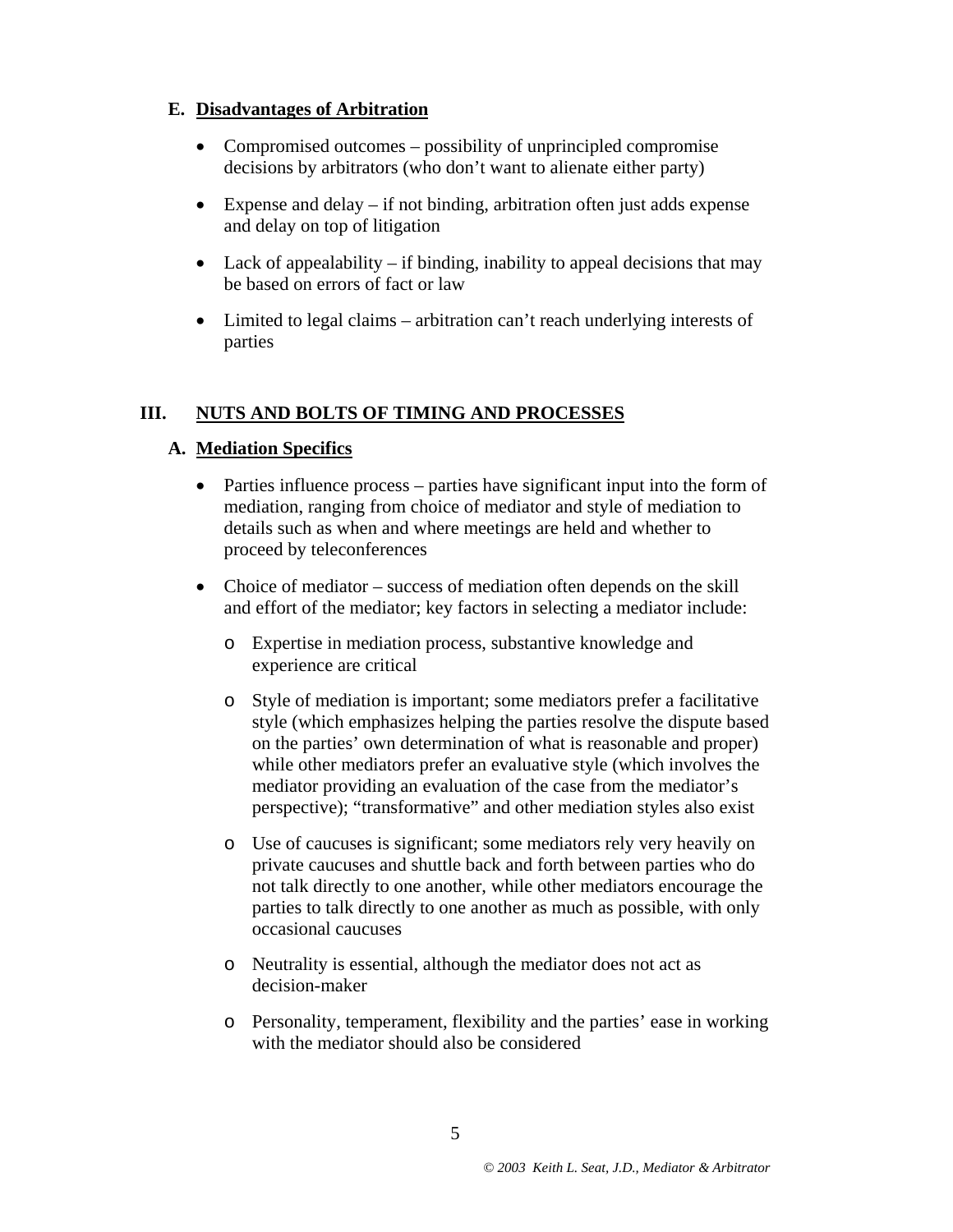- Timing of mediation considerations:
	- o Mediation should be considered at various points before filing the complaint, after some discovery, prior to summary judgment motions, after summary judgment decision, prior to trial, and after verdict but before appeal
	- o Mediating when there is time to consider how to satisfy the underlying goals and interests of the parties is superior to hasty resolution on the courthouse steps
	- o Early mediation that does not reach settlement may clarify issues that need more attention in discovery or lay the groundwork for future resolution
- Binding outcomes achieved only if the parties reach an agreement that is satisfactory to them
- Written agreements desirable to document and sign at least an outline of the agreement before the parties leave the mediation; counsel may later finalize the language and complete documentation of the settlement

### **B. Arbitration Specifics**

- Arbitration process formal with ex parte limitations; much more similar to litigation than mediation
- Arbitration organizations required an entity such as AAA, JAMS or the National Arbitration Forum is used to set up the arbitration and avoid ex parte contact between arbitrators and parties
- Arbitration rules chosen by the parties by contract or subsequent agreement, and typically rely on published rules of AAA, JAMS, CPR, or the Forum, which may differ according to subject matter
- Size of panel carefully selecting a panel of three arbitrators (with all neutral and no party arbitrators) reduces risk of bad decisions, but increases costs
- Litigators present case style is similar to a courtroom, but with circumscribed procedural and evidentiary rules

# **IV. SUGGESTIONS FOR EFFECTIVE ADR ADVOCACY**

#### **A. Tips for Antitrust Mediation**

• Importance of preparation – mediation can be more free form than arbitration and requires broader preparation to handle unexpected issues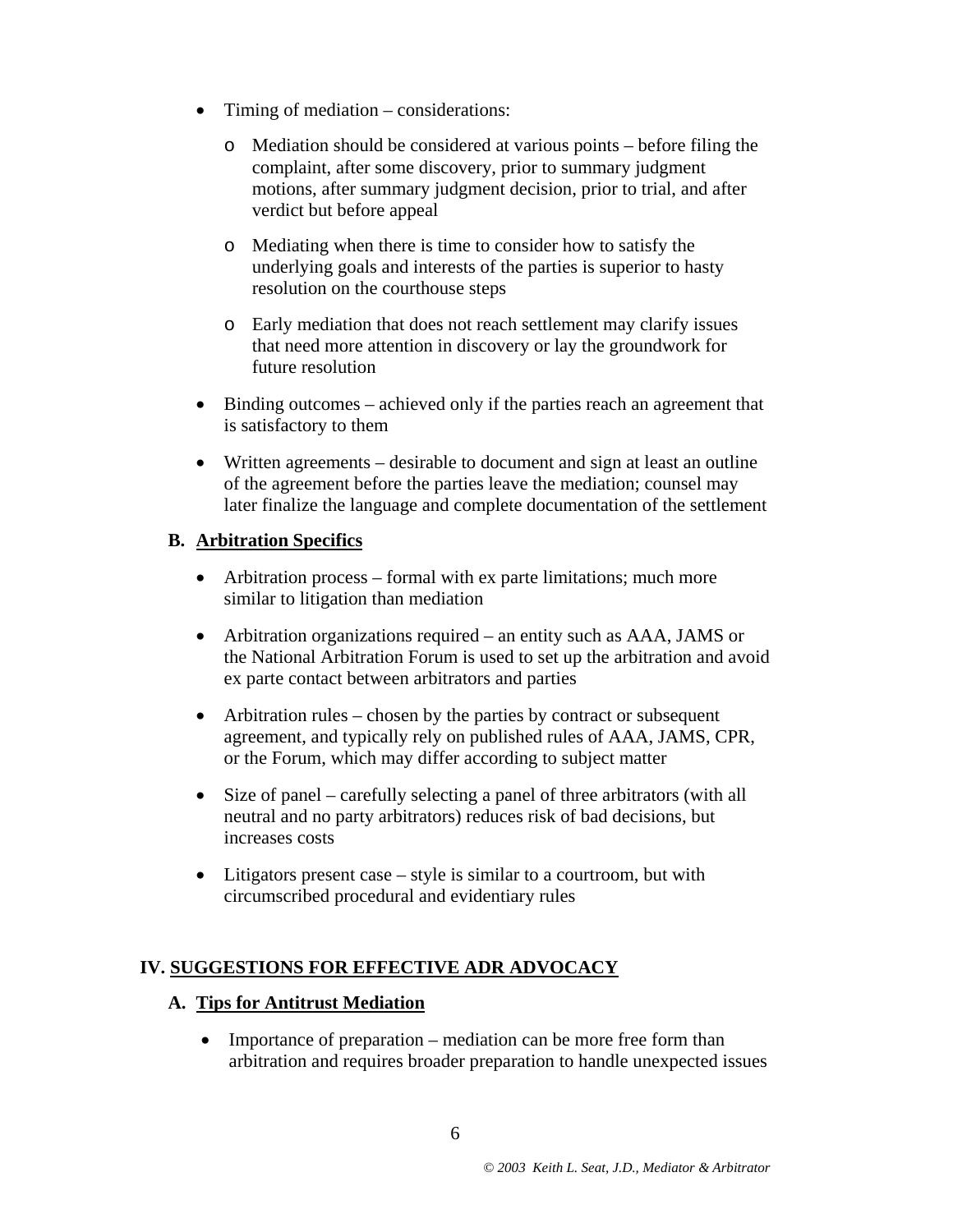- Focus on interests, rather than positions
	- o Clearly identify your client's interests and goals
	- o Realistically analyze your client's BATNA (best alternative to a negotiated agreement) and WATNA (worst alternative)
	- o Think through opposing party's needs and interests
	- o Listen actively to opposing side; be sure to ask yourself "why" and "why not"
	- o Don't assume that the case and the parties' interests are just about money, even when presented that way
- Prepare clients
	- o Explain process and role of all participants, especially involvement of clients, who are likely to have a much larger role than in arbitration or litigation
	- o Be conscious of requirement of settlement authority
	- o Carefully determine best individuals from client to be at the mediation; often will be those most involved, but not always
	- o Role play so client can explain situation and interests in compelling way while avoid defensiveness
	- o Take the high road; avoid sinking to level of opposing parties when matters become contentious
- Look for mutual gain whenever possible in order to avoid zero-sum outcomes
- Focus on problem-solving, putting the dispute behind the parties and looking to the future
- Always look for and note any areas of agreement between parties
- Negotiate at optimal points; don't wait for settlement on courthouse steps
- Share facts and information about your case and client's goals and concerns, keeping in mind that mediation may not succeed
- Counsel must be careful not to get in the way; mediation is rare opportunity for clients to communicate directly with opposing parties
- Treat opposing counsel and parties with respect; make it easy for them to agree to your proposals